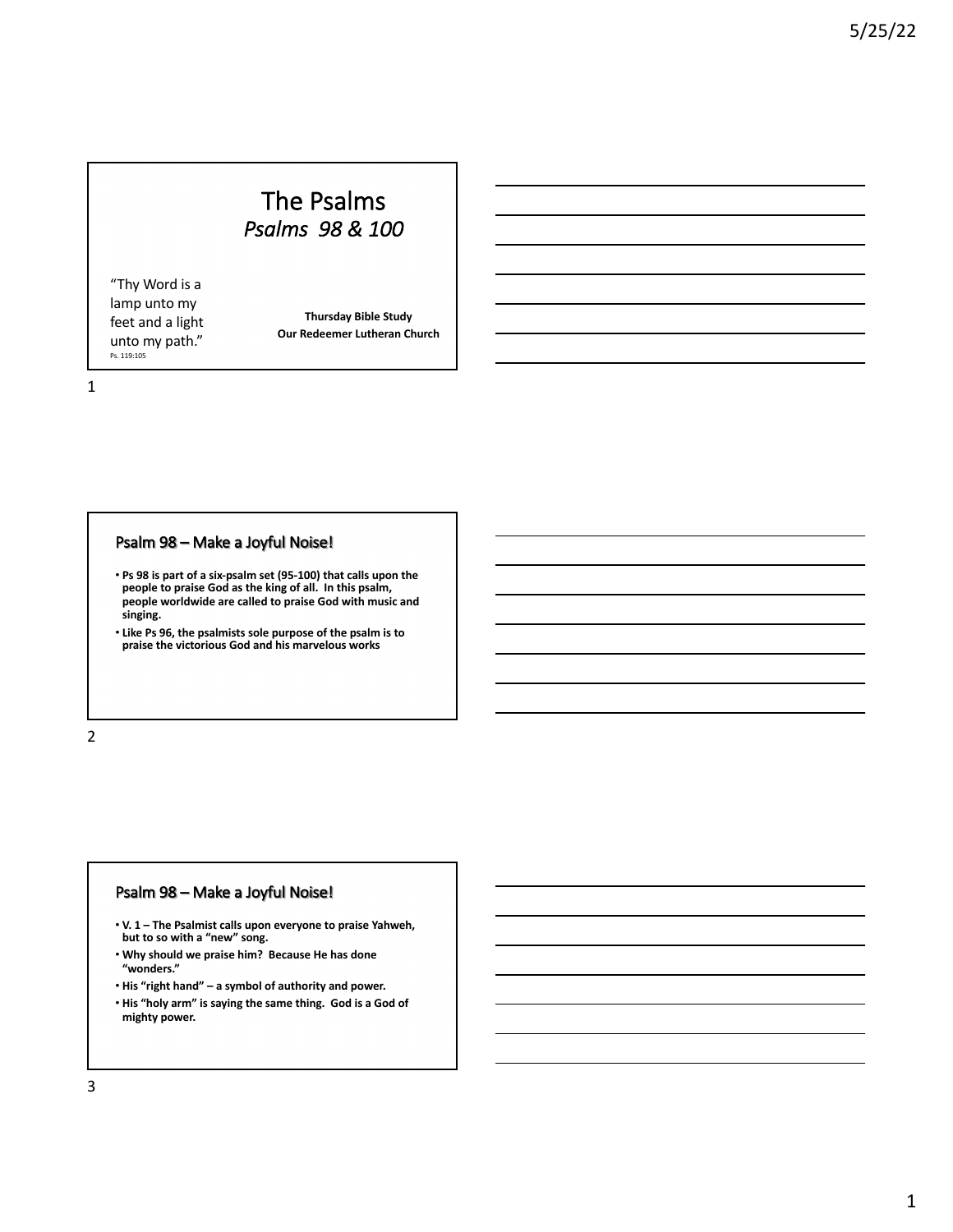## Psalm 98 – Make a Joyful Noise!

- **V 2 – "The Lord has made known His salvation" – Not that he has merely proclaimed, but has shown his salvation in His action.**
- **He has "revealed his righteousness" – His righteous character; his faithfulness to His people.**
- **Whenever God acts, he illustrates His character as a just God.**

4

# Psalm 98 – Make a Joyful Noise!

- **V. 3 – "He remembered His mercy" – God has kept His word.**
- **"All have seen the salvation of God." A quote from Is. 52:10** • **V. 4 – "Make a joyful noise to the Lord." By singing; by**
- **instruments of music.**

• **"Break forth" in a shout to Yahweh.**

5

#### Psalm 98 – Make a Joyful Noise!

• **V. 5 – Sing praise to God with both voice and voice and lyre.** • **V. 6 – Also use the "shofar" (trumpet). "Raise a shout" – praise God by loudness, not just by harmonics.**